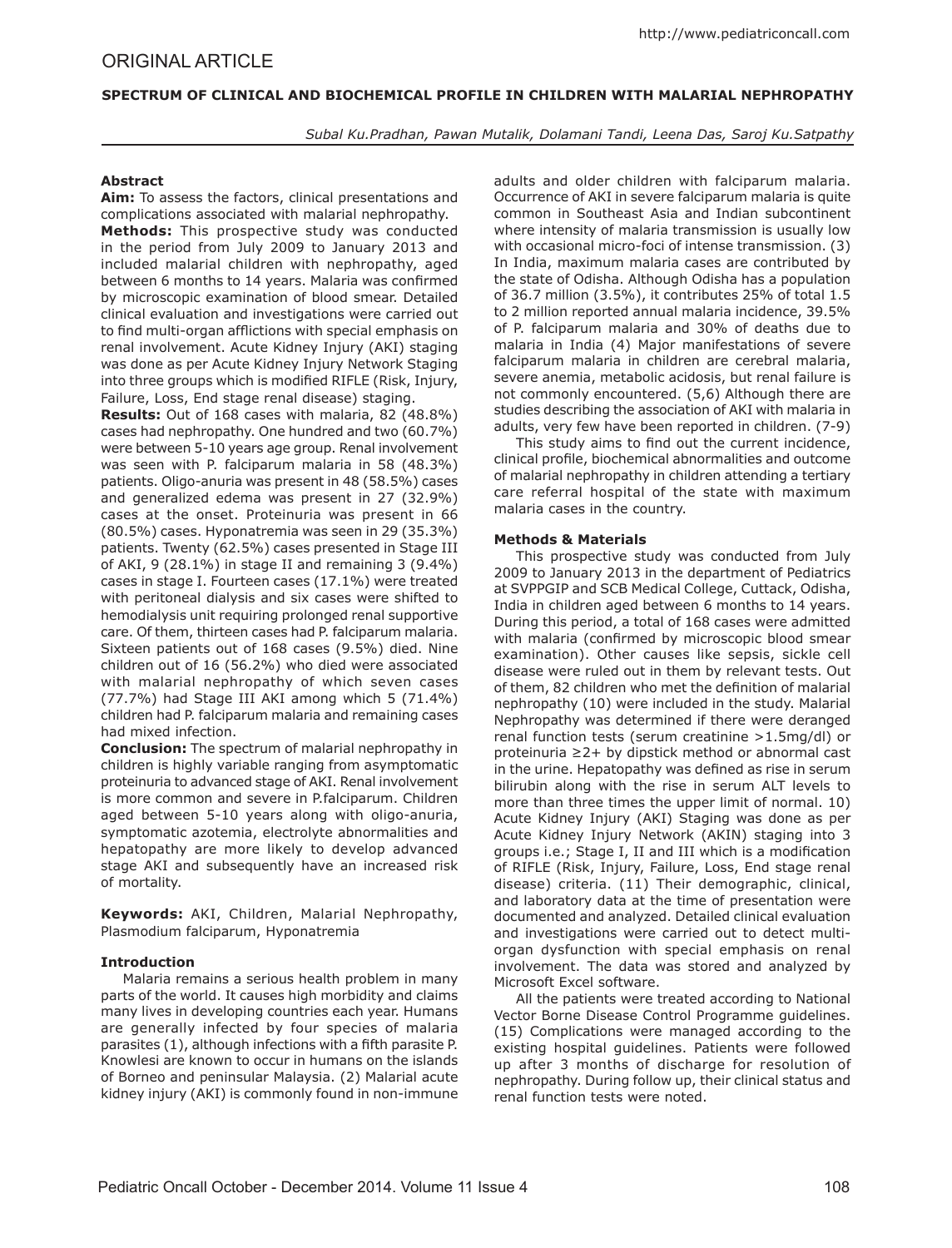| Age group       | <b>Malarial nephropathy</b><br>$N = 82(48.8\%)$ | No nephropathy<br>$N = 86(51.2\%)$ | <b>TOTAL</b> |
|-----------------|-------------------------------------------------|------------------------------------|--------------|
| 6 months-1 year | 1 (25%)                                         | 3(75%)                             | $4(2.4\%)$   |
| 1-5 years       | 3(25%)                                          | 9(75%)                             | $12(7.1\%)$  |
| $5-10$ years    | 54 (52.9%)                                      | 48 (47.1%)                         | 102 (60.7%)  |
| $10-14$ years   | 24 (48%)                                        | 26 (52%)                           | 50 (29.8%)   |

## **Table 1: Age-wise distribution of our cases (n=168)**

## **Table 2: Manifestations of Renal Involvement**

| <b>Clinical Features and Laboratory Finding</b>       | No. of cases $(n=82)$ |
|-------------------------------------------------------|-----------------------|
| Oligo-anuria                                          | 48 (58.5%)            |
| Edema                                                 | 27 (32.9%)            |
| Proteinuria (>2+ by dipstick)                         | 66 (80.5%)            |
| Raised serum creatinine (>3mg/dl)                     | 26 (31.7%)            |
| Raised serum creatinine $(>1.5 - < 3.0 \text{mg/dl})$ | 13 (15.8)             |
| Abnormal urinary cast/cellular component              | 42 (51.2%)            |
| Hemoglobinuria                                        | $7(8.5\%)$            |
| Hyponatremia                                          | 29 (35.4%)            |
| Hypernatremia                                         | 12 (14.6%)            |
| Hypokalemia                                           | 12 (14.6%)            |
| Hyperkalemia                                          | 13 (15.9%)            |

# **Results**

Out of 168 cases of malaria, 82 (48.8%) cases had malarial nephropathy. Male to female ratio was 1.4:1. Age distribution is given in table 1. Clinical and laboratory abnormalities seen with malarial nephropathy are depicted in Table 2. Twenty (62.5%) cases presented in Stage III of AKI, 9 (28.1%) in stage II and remaining 3 (9.4%) cases in stage I. Renal involvement was seen in 58 (48.3%) patients with P. falciparum malaria, 14 (17.1%%) patients with mixed P.falciparum and P.vivax infections and 10 (12.2%) patients with P.vivax infection. Fourteen cases needed peritoneal dialysis and six others needed to be shifted to hemodialysis unit requiring prolonged renal supportive care. Out of 20 cases requiring dialysis, 13 (65%) cases had P. falciparum malaria, 7 (35%) cases had mixed infection, whereas none of the children with P. vivax malaria needed dialysis. Out of 20 cases dialyzed, five cases died (four cases due to multi organ dysfunction and one case had sepsis with DIC) and remaining 15 cases survived with no major adverse outcome. Out of 168 cases, 82 (48.8%) cases had malarial nephropathy and 32 (19%) had malarial hepatopathy. Thirteen (15.8%) cases had malarial hepatopathy with nephropathy, of which five cases (38.4%) died. Malarial hepatopathy plus nephropathy in malaria has a higher risk of death than nephropathy (n=4) alone (p=0.0005). Overall mortality in children with malaria was 16 (19.5%) and 9 out of those 16 had malarial nephropathy. Seven of those cases had Stage III AKI whereas two cases were in Stage II AKI. Amongst Stage III AKI cases, 5 (71.4%) children had P. falciparum malaria and remaining 2 cases had mixed malaria infection. On follow up, all cases had normal creatinine, but 12 (14.6%) cases had persistent proteinuria (>2+) and/or microscopic hematuria at the end of 3 months.

## **Discussion**

Malaria infection caused by P. malariae or P. falciparum is recognized as an important cause of AKI and other renal-related disorders in infected patients. (1) AKI is seen mostly in P. falciparum infection, but P. vivax and P. malariae can occasionally contribute for renal impairment (3), the same is also evident in our study. Children with cerebral malaria have a higher rate and more severe course of AKI than children with mild malaria. (16) Presence of associated cerebral malaria, jaundice and disseminated intravascular coagulopathy (DIC) are poor prognostic factors and predictors of mortality. (17)

Malarial hepatopathy is associated with a higher incidence of complications like renal failure, shock, acute respiratory distress syndrome and hypoglycemia (4) and patients with combination of liver and kidney dysfunction have poorer prognosis than either of them singly as was seen in our study. Almost all complications and death from malaria are caused by P. falciparum (5) either singly or as a mixed infection with P.vivax. Over a decade ago, cerebral malaria was the predominant manifestation of severe malaria, where as today the combination of jaundice (hepatopathy) and renal failure (nephropathy) is more common. (6) The global prevalence of AKI in malaria has been reported to be 0.57%-60%. In developing countries such as India, the incidence of AKI varies from 13% to 17.8%. (9) In our study, it was 39%. This can be attributed to the fact that there are very few centers in Odisha that have the facility of renal dialysis and hence many cases are referred to our hospital. It was also found in many studies on children with severe malaria that the presence of associated DIC increased the mortality rate (18) but the same was not seen in our study.

The spectrum of malarial nephropathy in children is very wide ranging from asymptomatic